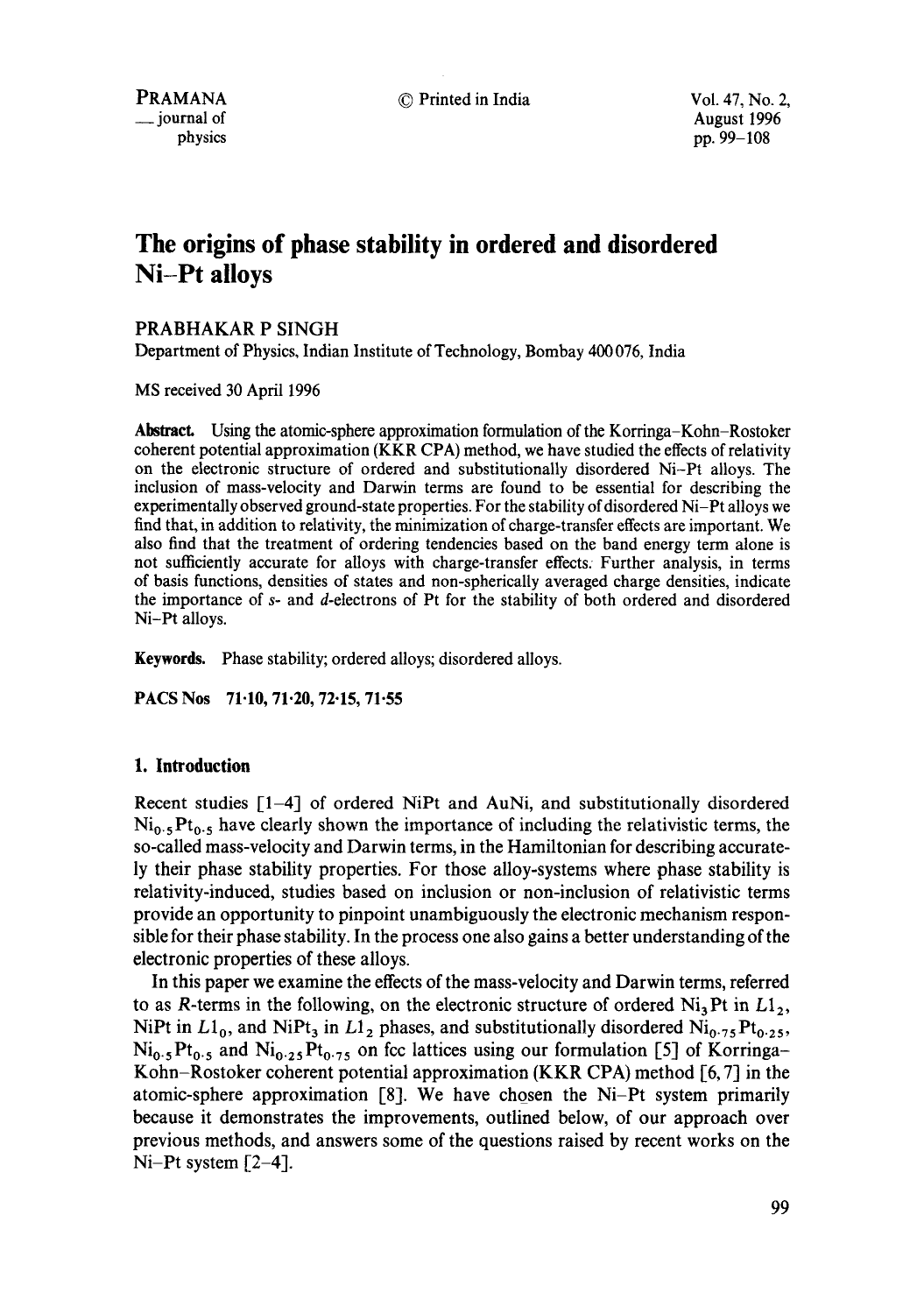Our formulation of the KKR CPA in the atomic-sphere approximation (ASA) allows us to calculate the electronic structure of ordered as well as disordered alloys within the same framework, and is based on the screening transformations of the linear muffin-tin orbitals (LMTO) developed by Andersen *et al* [9, 10] and the KKR CPA approach as described in [6]. The advantages of our formulation include (a) an efficient calculation of electronic structure of ordered and disordered alloys with the same set of approximations for the Hamiltonians in each case, (b) minimization of charge-transfer effects by employing charge-neutral spheres  $[11]$ , (c) a probable improvement over the MT formulation for those alloys where the potential in the interstitial region is not constant, and (d) the calculation of non-spherically averaged charge density [12]. Of course, the ASA leads to overlapping atomic spheres, but the error introduced due to such overlaps in the ordered alloys can be minimized with the use of combined correction (CC) terms [8]. A similar formalism that corrects for the overlap in the disordered alloys has also been developed and we are in the process of implementing it in our calculations.

Experimentally, at temperatures above 950 K, the Ni-Pt system is found to be stable in the form of face-centered-cubic (fcc) solid solution over the whole concentration range. At lower temperatures the fcc solid solution, depending on concentration, transforms into ordered  $Ni<sub>3</sub>Pt (L1<sub>2</sub>)$ , NiPt ( $L1<sub>0</sub>$ ) and NiPt<sub>3</sub> ( $L1<sub>2</sub>$ ), respectively.

Based on our calculations described below, we believe that relativistic effects are critical for the stability of ordered as well as disordered Ni-Pt alloys. The changes induced by relativity mainly affect the s- and  $d$ - (especially  $t_{2g}$ ) electrons of Pt. Our results for ordered Ni-Pt alloys are in qualitative agreement with that given in [2, 13]. For disordered Ni-Pt alloys we find that an accurate electronic structure description within the single-site approach requires not only the inclusion of relativistic terms, in disagreement with [3], but also the minimization of charge-transfer effects.

## **2. Computational details**

The self-consistent electronic structure of ordered phases, Ni, Pt, and Ni<sub>3</sub> Pt, NiPt and  $NiPt<sub>3</sub>$  is calculated with the LMTO-ASA method [8,9]. To find the best possible combination of various approximations that are usually made in the ASA, we have carried out an extensive set of calculations involving (i) equal atomic spheres, (ii) charge-neutral atomic spheres, (iii) combined corrections (CC) with (i), and (iv) CC with (ii). The calculations (i)–(iv) are performed using the non-relativistic (NR) Schrödinger equation as well as the scalar-relativistic (SR) Dirac equation as a function of volume. The k-space integration is carried out using more than 200 k-points in the irreducible wedges of the Brillouin zones (IBZ).

The KKR-ASA CPA method [5] is used for calculating the self-consistent electronic structure of substitutionally disordered  $Ni<sub>0.75</sub>Pt<sub>0.25</sub> Ni<sub>0.5</sub>Pt<sub>0.5</sub> and Ni<sub>0.25</sub>Pt<sub>0.75</sub> on$ fcc lattices. The SR and NR calculations in this case are carried out for (v) equal atomic spheres and (vi) charge-neutral atomic spheres. During the CPA self-consistency cycle, 505 k-points are used in the IBZ. For both ordered and disordered calculations the exchange-correlation potential was parametrized as suggested by von Barth and Hedin [ 14]. The effective pair interactions (EPI) are calculated using generalized perturbation method (GPM) in ASA [15].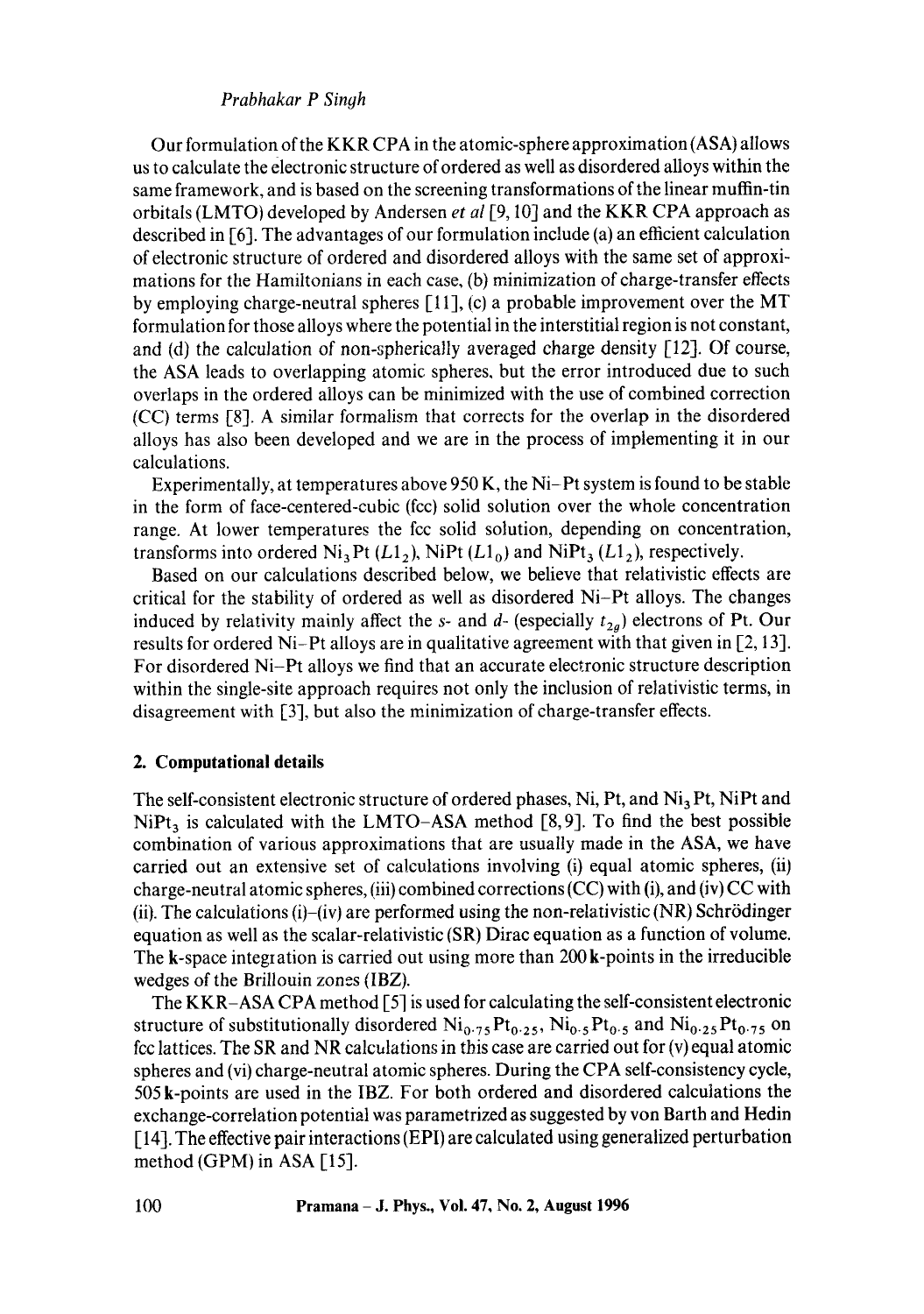

**Figure** 1. (a) The scalar-relativistic (filled symbols) and the non-relativistic (open symbols) formation energies of Ni-Pt alloys obtained with charge-neutral calculations as described in the text. The circles, the squares and the triangles represent the results of ordered, ordered with combined correction and the disordered calculations, respectively. The experimental heats of formation [16] are shown by crosses. (b) The scalar-relativistic (filled circles) and the non-relativistic (open circles) ordering energies of Ni-Pt alloys obtained with charge-neutral calculations for both ordered and disordered alloys.

#### **3. Results and discussion**

The most important results of our calculations are shown in figure 1, where we plot the formation energies of ordered and disordered Ni-Pt alloys given by

$$
E_{\text{ord(dis)}}^{\text{form}} = E_{\text{ord(dis)}}^{\text{total}} - E_{\langle \rangle},\tag{1}
$$

where  $E_{\text{ord(dis)}}^{\text{total}}$  is the total energy of the ordered (disordered) Ni-Pt alloy calculated with the LMTO-ASA (KKR-ASA CPA) method, and the quantity  $E_{\langle} = cE_{\text{Ni}} + (1 - c)E_{\text{Pt}}$ with c being the concentration of Ni, is the average energy of the two pure elemental solids, Ni and Pt. A negative (positive) formation energy indicates that the compound is stable (unstable) with respect to phase separation. In our calculations we find that the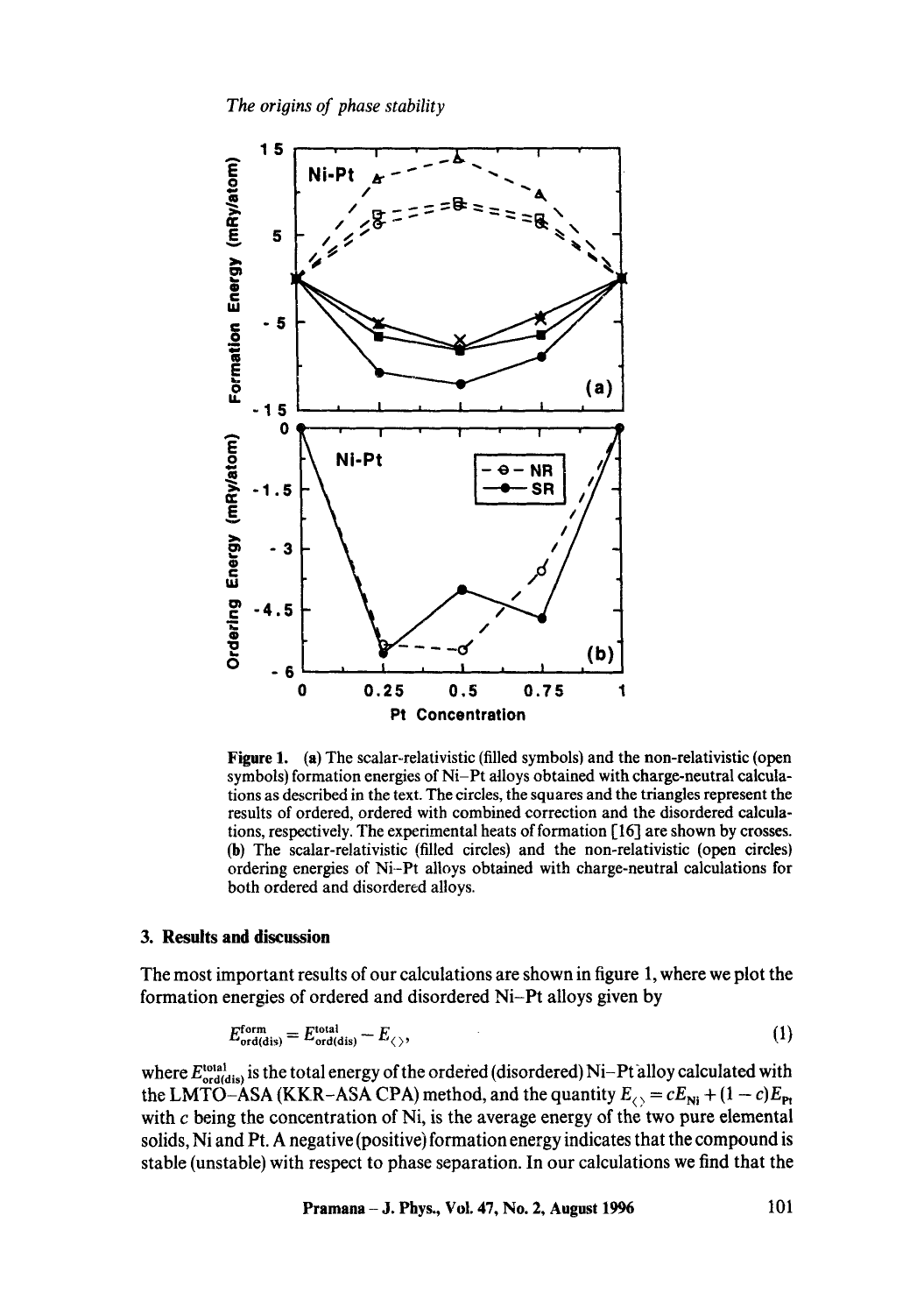formation energies for ordered Ni-Pt alloys are positive for all sets of NR calculations, indicating phase separation. The results for NR charge-neutral calculations for ordered Ni-Pt alloys are shown in figure 1. The SR calculations predict Ni-Pt alloys to be stable, in agreement with experiment [16]. As for the ordered structures, the calculations carried out in (iv) are expected to be the most accurate, and it is not surprising that the corresponding formation energies are closest to the experimental values as well as to the full-potential calculations of [2].



**Figure** 2. The scalar-relativistic effective pair interactions up to the fourth nearest neighbour obtained with (a) equal atomic spheres and (b) charge-neutral atomic spheres.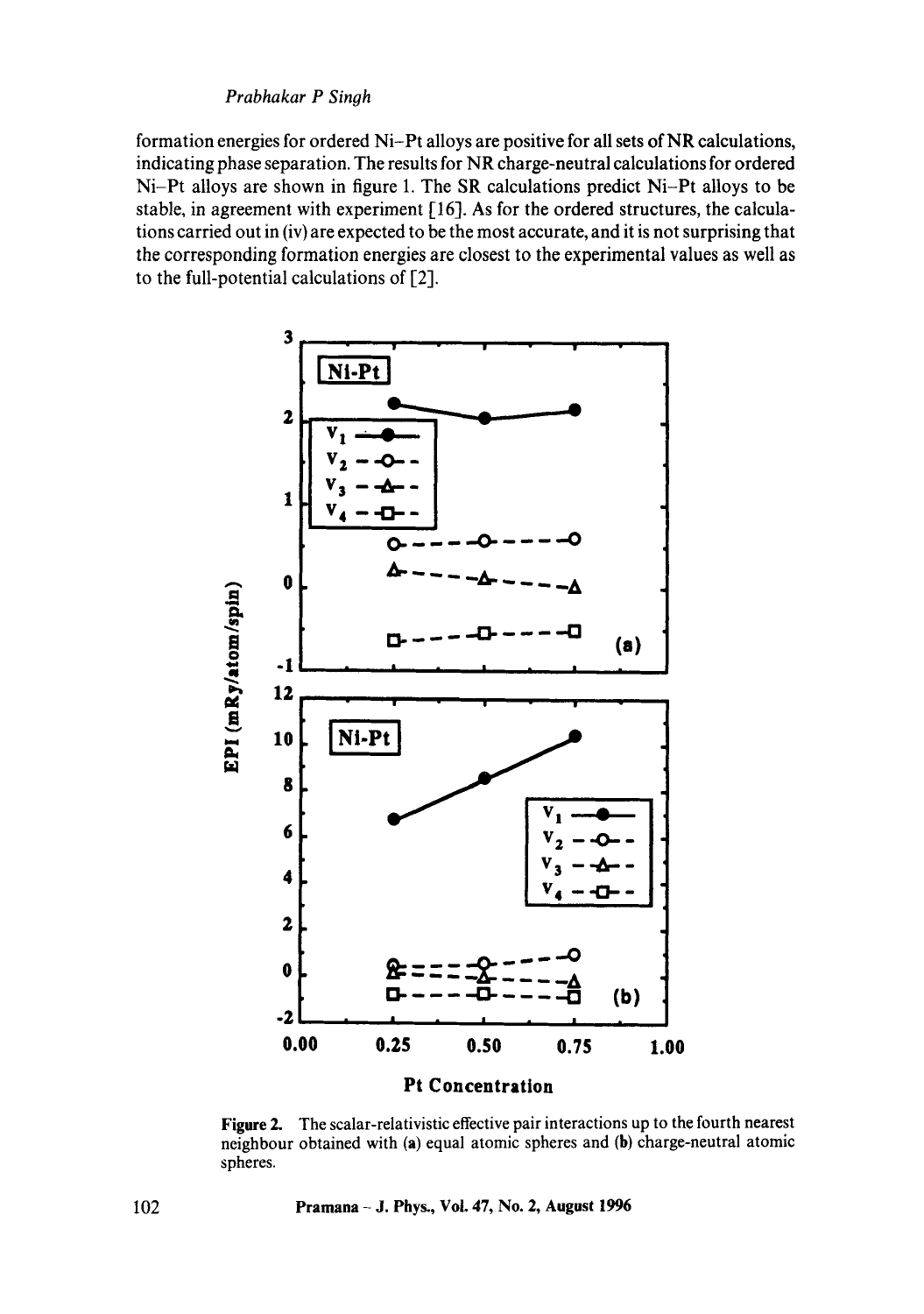## *The origins of phase stability*

An interesting picture emerges if we consider the disordered-alloy formation energies also shown in figure 1. Within the usual applications of KKR-ASA CPA, where we use equal atomic spheres, the substitutionally disordered alloy is unstable even in the SR case. One of the reasons that make disordered Ni-Pt alloys unstable is the neglect of Madelung-type contribution to the total energy in the single-site CPA. The choice of charge-neutral spheres renders the Madelung-type contribution negligible as well as improves the ASA description of the charge density as in the ordered case. This improvement is reflected by the fact that the SR calculations done with (vi) indicate disordered Ni-Pt alloys to be stable, as can be seen from figure 1. Thus in our opinion, for metallic alloys with essentially no charge-transfer the choice of charge-neutral spheres improves the accuracy over the conventional choice of equal spheres by minimizing the error due to the neglect of Madelung-type contribution within the single-site CPA. This has been examined in some detail in [11]. The other approaches for including the Madelung-type contribution are described in [17, 18].



**Figure 3.** (a) The s-TB LMTO of  $L1_0$  NiPt in (100) plane calculated scalarrelativistically at  $a = 7.1$  a.u. with charge-neutral spheres. The contours are plotted at intervals of 10, and the values have been multiplied by  $10<sup>3</sup>$ . The filled (open) circles indicate the positions of Pt(Ni) atoms. (b) The difference in magnitude of scalar-relativistic and non-relativistic s-TB LMTOs calculated as in (a). The full (dashed) lines denote increase in SR (NR) values. The contours are plotted at an interval of 10, and the values have been multiplied by  $10<sup>4</sup>$ .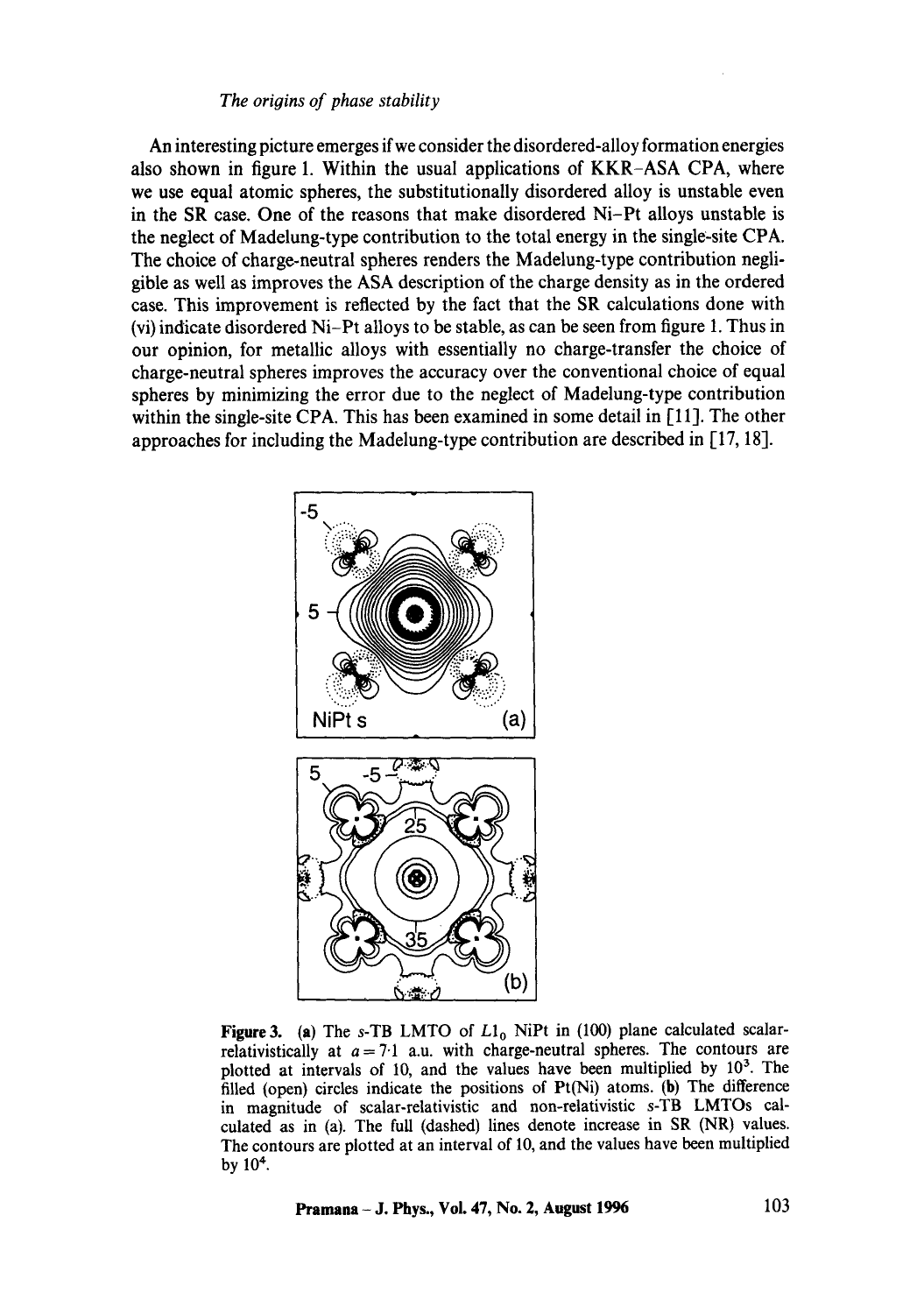Surprisingly, we find that the ordering energy  $\Delta E$  given by

$$
\Delta E = E_{\text{ord}}^{\text{form}} - E_{\text{dis}}^{\text{form}},\tag{2}
$$

and shown in figure  $1(b)$ , is negative in all cases which implies that ordering is favoured over disordering. The point to note is that a negative ordering energy does not guarantee a stable ordered state, as can be clearly seen from figures l(a) and (b). Hence, reliable predictions about the ordering tendencies based on methods that probe only  $\Delta E$ , such as  $S^2(\mathbf{k})$  [3] and generalized perturbation methods [19], can only be made in conjunction with the disordered-alloy formation energy  $E_{dis}^{form}$ .

The effective pair interactions up to the fourth nearest neighbour for both equal atomic spheres and charge-neutral atomic spheres are shown in figure 2. The calculated EPIs predict the stable structure in agreement with the experiments but the ordering energies as well as the ordering temperatures are much higher than that observed experimentally. These results clearly demonstrate the inadequacy of perturbative expansions such as GPM, which are based on band energy term only, for alloys with charge-transfer effects. We also like to note that the overlap effects of ASA may have undesirable effects on GPM which includes only the band energy.

Further insight into the effects of relativity on Ni-Pt system can be obtained by examining the changes in the individual terms that make up the electronic charge density,  $\rho(\mathbf{r})$ , namely the basis functions and the various elements of the density matrix. As shown in [10, 12] we can calculate the non-spherically averaged charge density  $\rho(r)$ for ordered as well as disordered alloys from

$$
\rho(\mathbf{r}) = \sum_{\mathbf{R}L, \mathbf{R}'L'} \chi_{\mathbf{R}L}^{\beta}(\mathbf{r}_{\mathbf{R}}) n_{\mathbf{R}L, \mathbf{R}'L}^{\beta}(\mathbf{E}) \chi_{\mathbf{R}'L'}^{\beta,*}(\mathbf{r}_{\mathbf{R}}),
$$
\n(3)

where  $\chi_{RL}^{\beta}(\mathbf{r}_R), n_{RL,RL}^{\beta}(E)$ , R and L are the LMTOs, the density matrix, site and angular momentum indices, respectively. The superscript  $\beta$  denotes the most-localized tightbinding (TB) representation of  $\lceil 10 \rceil$ . In the case of disordered alloys the density matrix is given by the imaginary part of the ensemble-averaged Green functions [12].

obtained with charge-neutral calculations. The numbers in the brackets correspond to calculations that included combined correction terms. The experimental lattice constants are also given.

**Table 1.** The SR and NR lattice constants  $a$  for Ni-Pt system

|                                     | <b>NR</b>     | SR           | Expt |
|-------------------------------------|---------------|--------------|------|
| Ni                                  | 6.625(6.576)  | 6.585(6.536) | 6.66 |
| Ni, Pt                              | 7.001 (6.949) | 6.849(6.809) |      |
| $Ni_{0.75}Pt_{0.25}$                | 7.010         | 6.856        |      |
| NiPt                                | 7.392(7.277)  | 7.117(7.062) |      |
| Ni <sub>0.5</sub> Pt <sub>0.5</sub> | 7.366         | 7.122        |      |
| NiPt <sub>3</sub>                   | 7.653(7.568)  | 7.364(7.287) |      |
| $Ni_{0.25}Pt_{0.75}$                | 7.655         | 7.374        |      |
| Pt                                  | 7.925(7.816)  | 7.605(7.501) | 7.41 |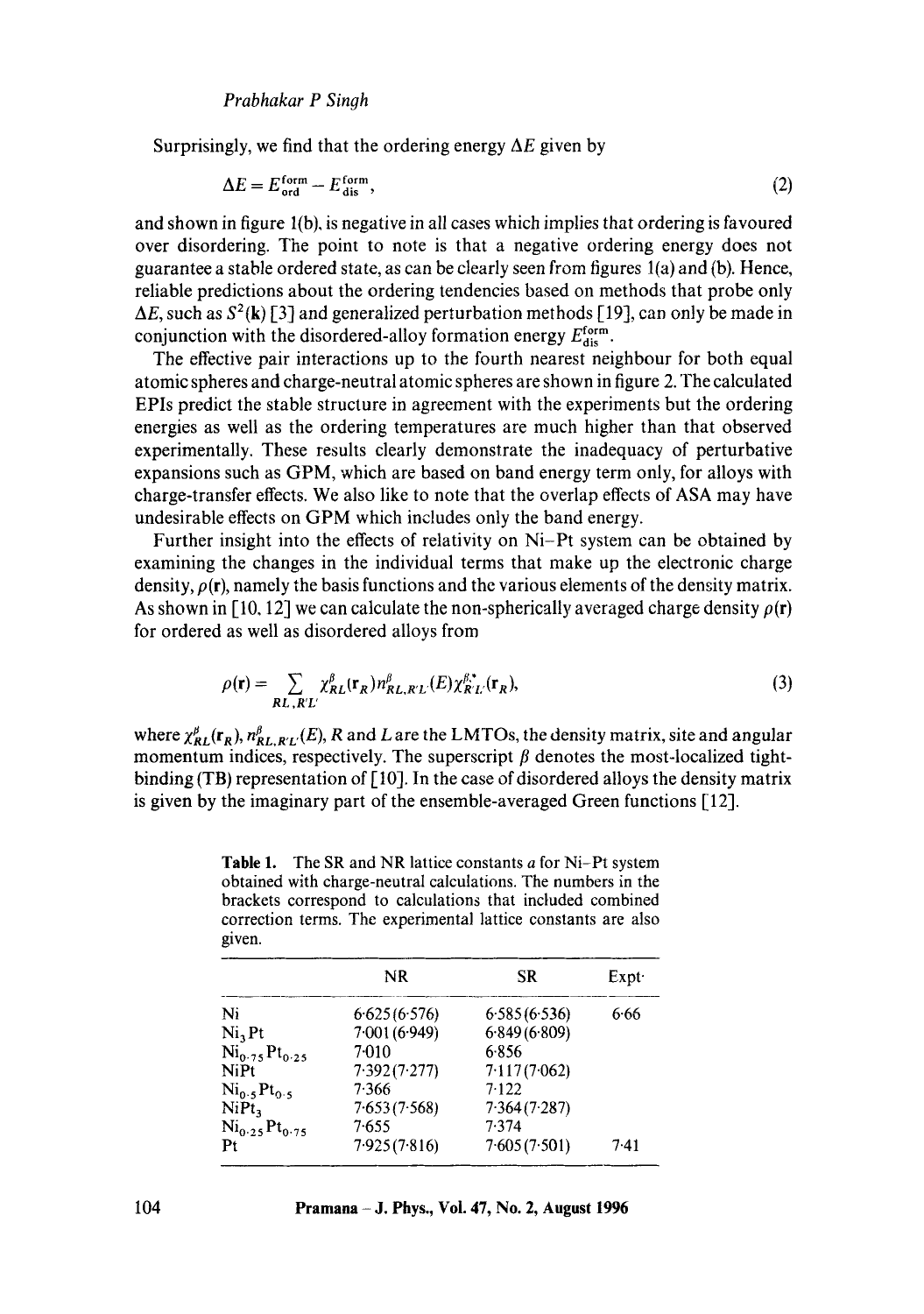#### *The origins of phase stability*

In figure 3(a) we show the s-TB LMTO in the (100) plane of  $L1_0$  NiPt calculated with charge-neutral atomic spheres. Because of the contributions coming from the neighbouring sites, the orbital is spherical only close to its own site. To illustrate the effects of relativity on s-TB orbital, we have plotted in figure 3(b) the difference in magnitude of SR and NR  $\chi_s^{\beta, NiPt}$ . The decrease in magnitude of  $\chi_s^{\beta, NiPt}$  due to relativistic effects around the nearest-neighbour (nn) Ni atoms and the second nn Pt atoms is obvious, The inclusion of relativity decreases the lattice constants of both ordered and



**Figure** 4. The scalar-relativistic and the non-relativistic separation between s and  $d$  band centres of (a) ordered and (b) disordered Ni-Pt alloys obtained with charge-neutral calculations.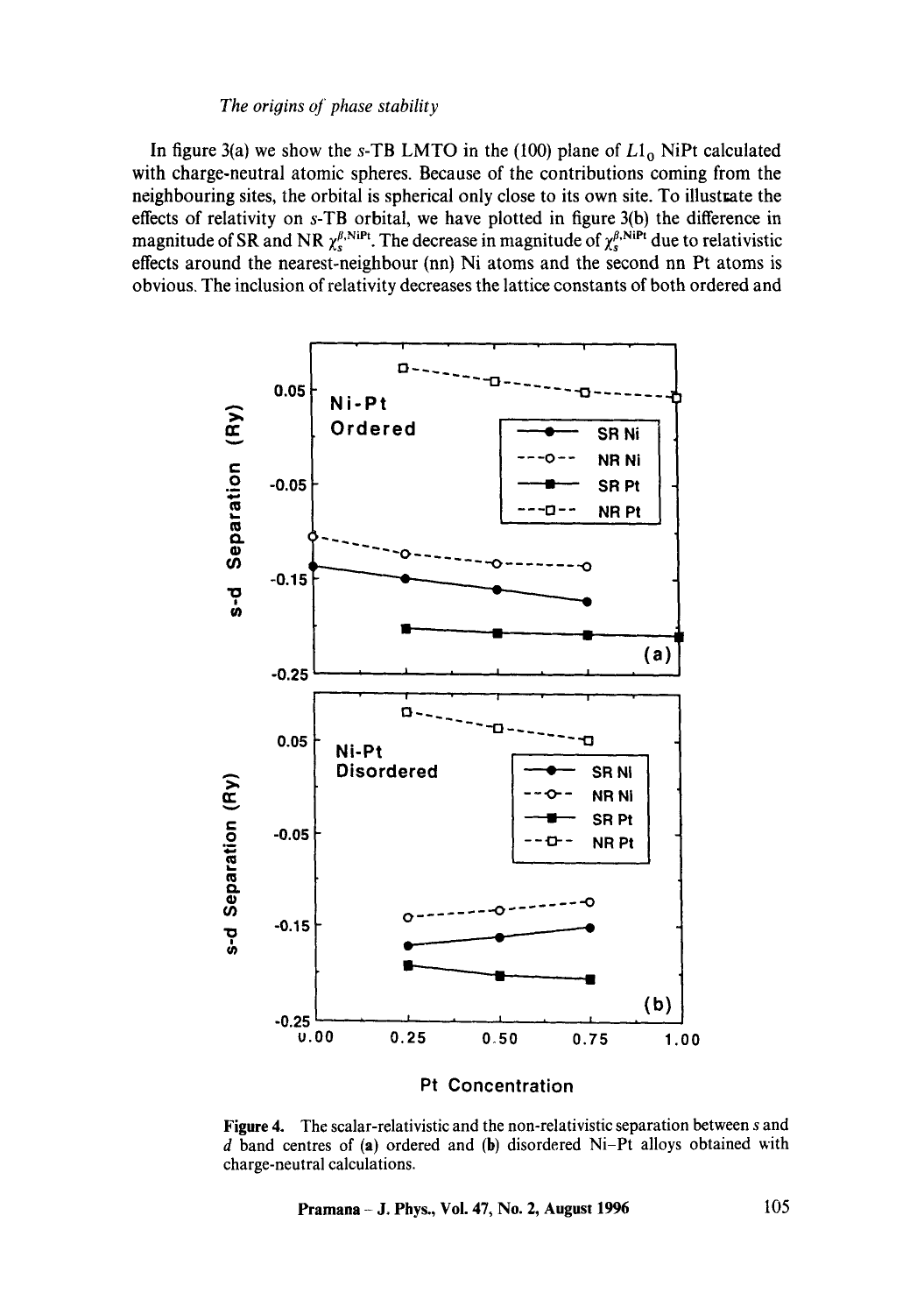disordered Ni-Pt alloys as shown in table 1. In general, the effects of *-terms on Ni are* relatively small in comparison to Pt. For example, the lattice constant of bulk Pt contracts by about 4% due to relativity. Similar contractions take place for ordered and disordered Ni-Pt alloys. The contractions in the lattice constants are due to the fact that the R-terms make the potentials more attractive which pull the wave function inside, thereby reducing the overlap. The deepening of potentials is reflected in the downward movement of the centres of *l*-bands.

To show the effect that relativity has on the centres of  $l$ -bands, we show in figures  $4(a)$ and (b) the separation between the centres of s and d levels of Ni and Pt atoms in the ordered and the disordered alloys, respectively. The change due to relativity in the *s-d*  separation in the Pt sphere over the whole concentration range is  $\approx 0.25$  Ry, compared to  $\approx 0.04$  Ry in the Ni sphere. The lowering of the Pt s-band leads to increased  $s-d$ hybridization which contributes to the stability of Ni-Pt alloys.



**Figure** 5. The scalar-relativistic (solid line) and the non-relativistic (dashed lines) total densities of states for (a)  $L1_2$  NiPt<sub>3</sub> and (b) substitutionally disordered  $Ni<sub>0.25</sub>Pt<sub>0.75</sub>$  calculated at their equilibrium lattice constants.

106 Pramana - J. Phys., Vol. 47, No. 2, August 1996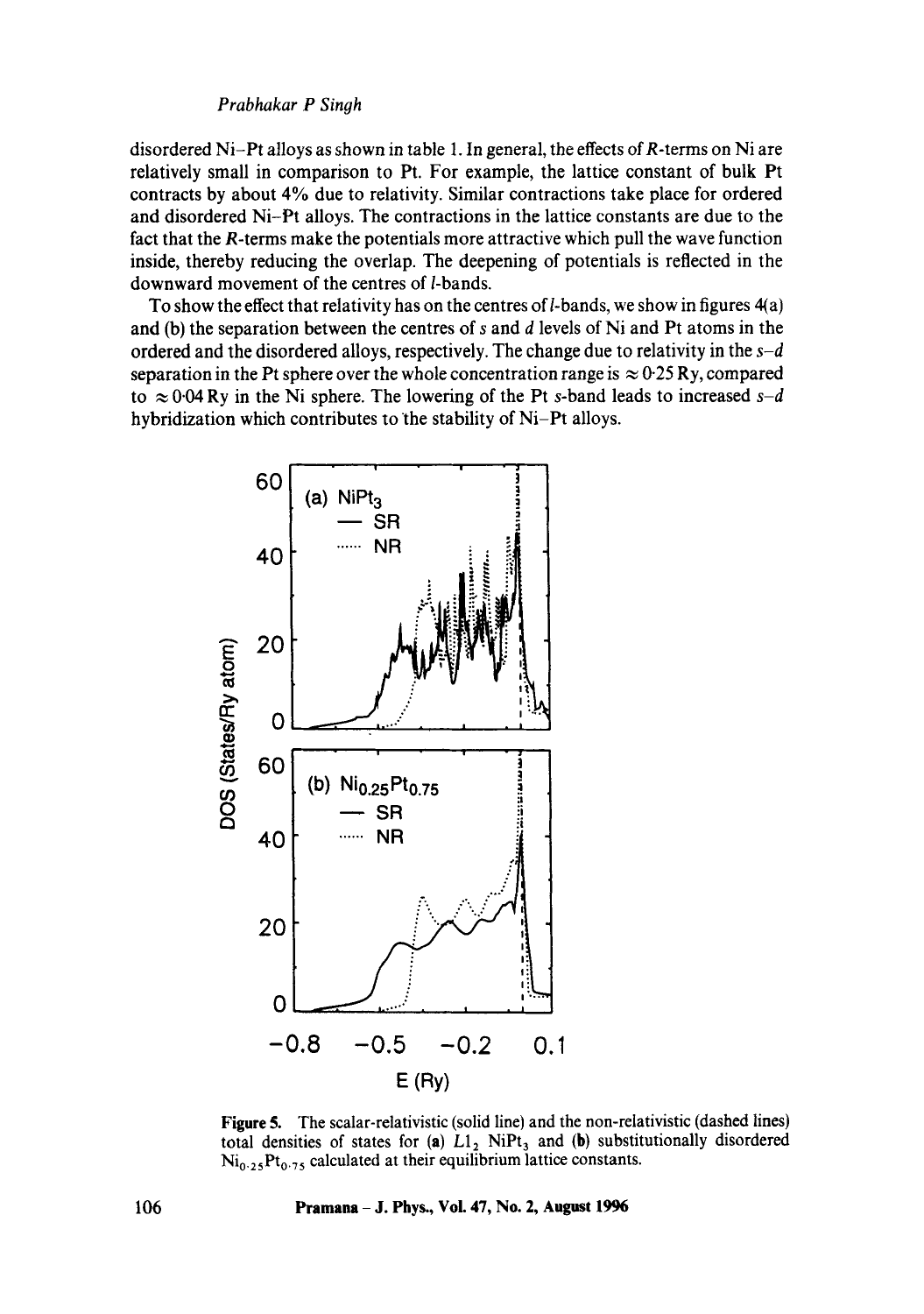#### *The origins of phase stability*

The changes in the densities of states (DOS) of ordered  $NiPt<sub>3</sub>$  and disordered  $Ni<sub>0.25</sub>Pt<sub>0.75</sub>$  alloys due to relativity are shown in figure 5. Most of these differences arise due to the movement of the centres of *l*-bands due to relativistic effects and subsequent hybridizations. Not surprisingly, these effects get larger as the concentration of Pt is increased. The corresponding results for NiPt are given in [1]. Figure 5 demonstrates the importance of relativity for describing correctly the electronic structures of ordered as well as disordered Ni-Pt alloys.

We have discussed the effects of relativity on the basis functions and the densities of states of Ni-Pt alloys. The changes in the nonspherical charge density due to relativity incorporates changes in the basis functions and the densities of states as well as the changes in the off-diagonal matrix elements of the density matrix, thereby characterizing completely the effects of relativity on the system.

#### **4. Conclusions**

Based on our recently formulated approach that provides a consistent and unified framework for studying the electronic structure of ordered as well as disordered alloys, we have examined the effects of mass-velocity and Darwin terms on ordered  $Ni<sub>3</sub> Pt$ , NiPt and NiPt<sub>3</sub> and substitutionally disordered  $Ni<sub>0.75</sub>Pt<sub>0.25</sub>$ , Ni<sub>0.5</sub> Pt<sub>o.5</sub> and  $Ni<sub>0.25</sub>Pt<sub>0.75</sub>$ . For both ordered and disordered Ni-Pt alloys we find that (i) the inclusion of mass-velocity and Darwin terms is essential and (ii) the changes induced by these terms mainly affect the s- and d-electrons of Pt.

#### **Acknowledgements**

The author would like to thank A Gonis for many helpful discussions. Part of the work was carried out at Lawrence Livermore National Laboratory, USA.

#### **References**

- [1] Prabhakar P Singh, A Gonis and P E A Turchi, *Phys. Rev. Lett.* 71, 1605 (1993)
- [2] Z W Lu, S-H Wei and A Zunger, *Phys. Rer. Lett. 66,* 1753 (1991) Z W Lu, S-H Wei and A Zunger, *Phys. Rev. Lett. 68,* 1961 (1992) Z W Lu, S-H Wei and A Zunger, *Europhys. Lett.* 21, 221 (1993)
- [3] F J Pinski, B Ginatempo, D D Johnson, J B Staunton, G M Stocks and B L Gyorffy, *Phys. Rev. Lett. 66,* 776 (199I) F J Pinski, B Ginatempo, D D Johnson, J B Staunton, G M Stocks and B L Gyorffy, *Phys. Rev. Lett.* 68, 1962 (1992)
- [4] G Treglia and F Ducastelle, *J. Phys.* FI7, 1935 (1987)
- [5] Prabhakar P Singh, *Solid State Commun.* 76, 1223 (1990) Prabhakar P Singh, D de Fontaine and A Gonis, *Phys. Rev. B44,* 8578 (1991)
- [6] J S Faulkner and G M Stocks, *Phys. Rev.* B21, 3222 (1980)
- [7] J S Faulkner, *Prog. Mater. Sei.* 27, 1 (1982)
- [8] O K Andersen, *Phys. Rev.* B12, 3060 (1975)
- [9] O K Andersen and O Jepsen, *Phys. Rev. Lett.* 53, 2571 (1984)
- [10] O K Andersen, Z Pawlowska and O Jepsen, *Phys. Rev.* B34, 5253 (1986)
- [11] Prabhakar P Singh and A Gonis, *Phys. Rev.* B49, 1642 (1994)
- [12] Prabhakar P Singh and A Gonis, *Phys. Rev. B48,* 2139 (1993)